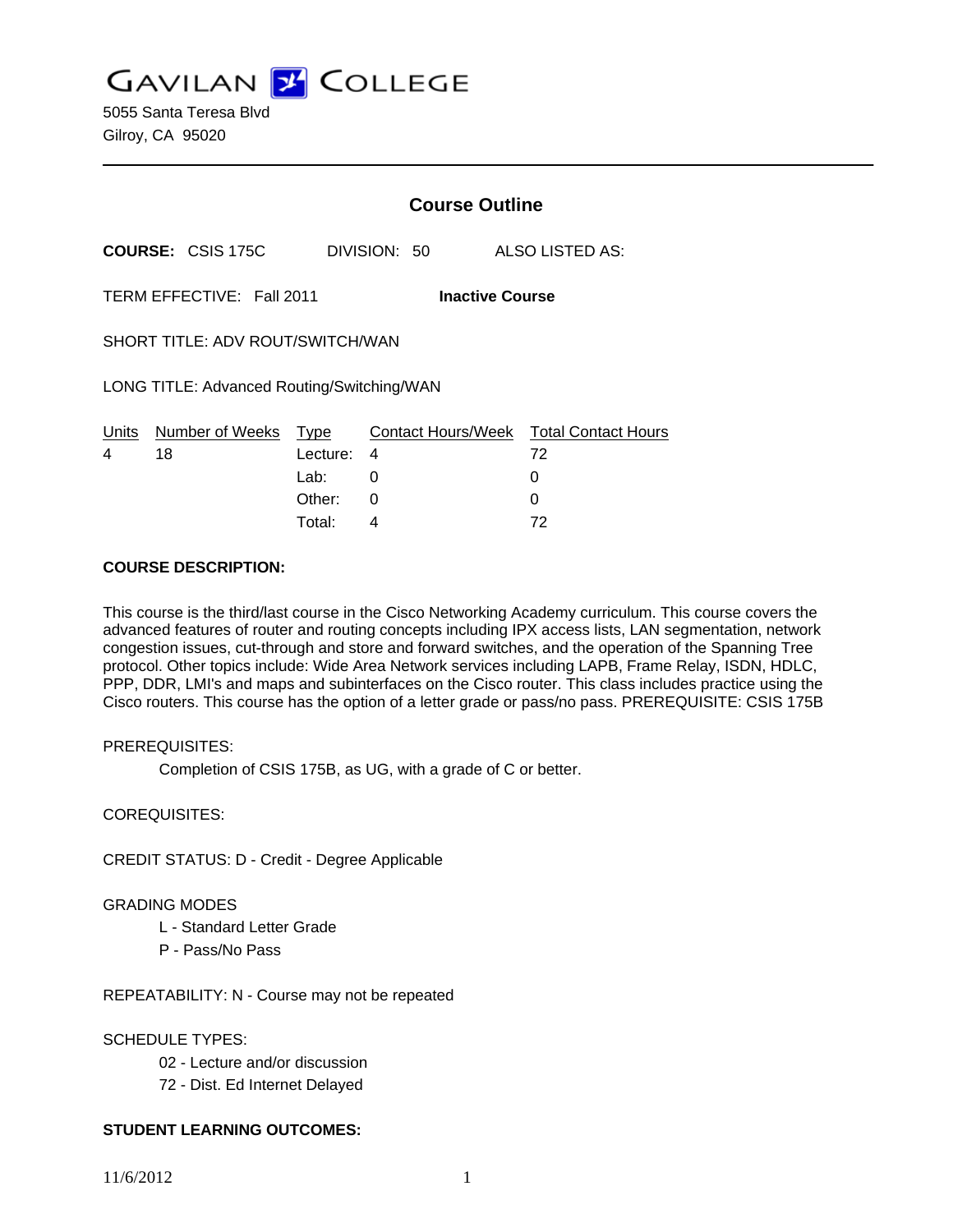1. Describe and analyze the advantages of LAN segmentation using

bridges, routers and switches.

ILO: 3,7,2,1

Measure: Homework, projects, lab exercises, quizzes.

2. Describe and analyze network congestion problems in an Ethernet network.

ILO: 3,7,1,2

Measure: Homework, projects.

3. Identify and explain the key Frame Relay terms and features.

ILO: 3,7,2

Measure: Homework, lab exercises, projects.

4. Configure PPP and Frame Relay to encapsulate WAN data on Cisco routers.

ILO: 7,3,2

Measure: Homework, projects, tests, quizzes.

# **CONTENT, STUDENT PERFORMANCE OBJECTIVES, OUT-OF-CLASS ASSIGNMENTS**

Inactive Course: 09/26/2011 Week Hours Content 1 4 OSI Model. Physical and Data Link Layer... Review. OSI model. Physical and Data Link Layer detailed. Network layer: path determination. Transport layer detailed. Routing. Routing protocols. LAN-to-LAN routing. Router configuration. EXERCISES/READING/HOMEWORK: Review. OSI model. Physical and Data Link Layer detailed. Network layer: path determination. Transport layer detailed. Routing. Routing protocols. LAN-to-LAN routing. Router configuration. 2-3 8 LAN switching. The Ethernet/802.3 interface. Half-duplex Ethernet Design (standard Ethernet). Congestion and bandwidth. Propagation delay. Ethernet transmission times. Extending shared media LANs using repeaters. Improving LAN performance. Segmenting LANs. Segmentation with bridges, routers, and LAN switches. LAN switch overview. How a LAN switch learns addresses. Benefits of switching. Symmetric switching. Asymmetric switching. Memory buffering. Two switching methods. Introducing Planning Tree Protocol. Understand STP states. Introduce virtual LANs (VLANs). EXCERCISE/READING/HOMEWORK: Read these chapters and do the homework exercises. Describe how the performance of Ethernet LANs can be negatively affected by broadcasts and CSMA/CD access methods. Describe how the performance of Ethernet

LANs can be negatively affected by congestion due to increased bandwidth demands from multimedia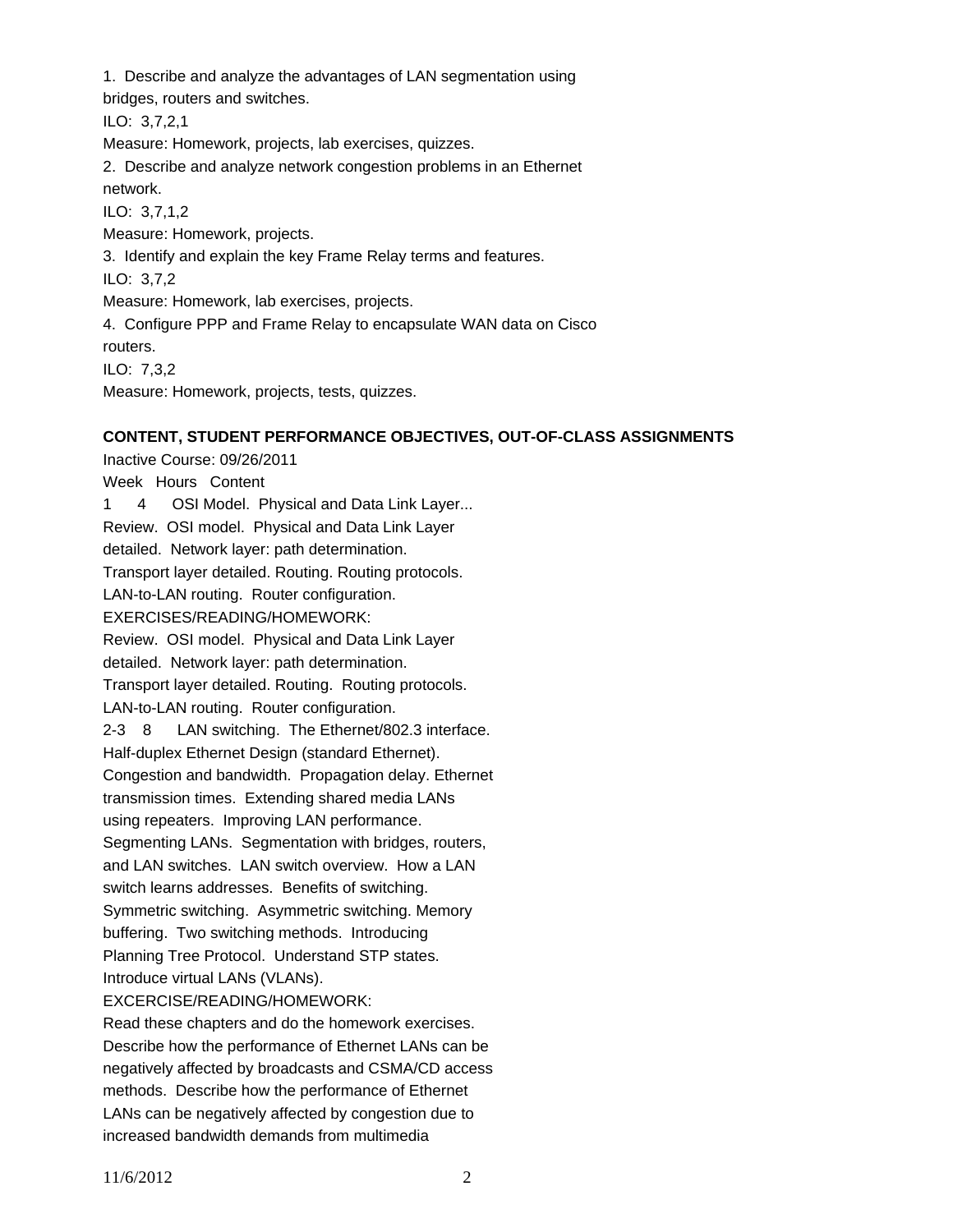applications such as video and the internet as well as the normal latency (propagation delay) of frames as they travel across the LAN media. Describe how performance of Ethernet LANs can be negatively affected by extending the distances of the Ethernet LAN using repeaters. Describe how LAN performance can be improved by segmenting the network with bridges, routers and switches. Describe two means other than segmentation by which LAN performance can be improved, namely full-duplex transmitting and the fast Ethernet standard. Give an overview of the benefits and operation of LAN switching. Describe symmetric versus asymmetric switching. Describe cut-through and store-and-forward switching. Explain the Spanning Tree Protocol. Describe the benefits of VLANs.

4 4 Virtual LANs. Introduction to VLANS. Why create VLANs? Frame filtering. IEEE 802 VLAN standardization. Frame tagging. Adding, moving, or changing use locations. Broadcasts need boundaries. VLANs establish broadcast domains. Tightening network security. Remove the physical boundaries. Switches and hubs. Using legacy hubs. VLAN implementation. Port-centric Virtual LANs. Static VLANs. Transporting VLANs across backbones. EXCERCISES/READING/HOMEWORK: Read these chapters and do the homework exercises. Define VLANs. Name reasons to create VLANs. Describe the role switches play in the creation of VLANS. Describe VLAN frame filtering and VLAN frame tagging. Describe how switches can be used with hubs. Name the five components of VLAN implementations. (Describe five beneficial effects of implementing a VLAN.) Describe static and dynamic VLANs.

5 4 LAN Design. Gathering and analyzing network requirements. What are the issues? Network design. Layer 1 media and topology. Layer 2 LAN switching. Layer 3 routing. File servers and traffic patterns. Documenting your network.

#### EXERCIXES/READING/HOMEWORK:

Read these chapters and do the homework exercises. Explain LAN design goals and methodology. Describe how to gather and analyze network equipment. Identify the typical issues that arise in designing LANs. Provide an overview of the design issues in layer 1,

2, and 3.

Identify layer 1 (media and topology) design issues in detail. Identify layer 2 (LAN switching) design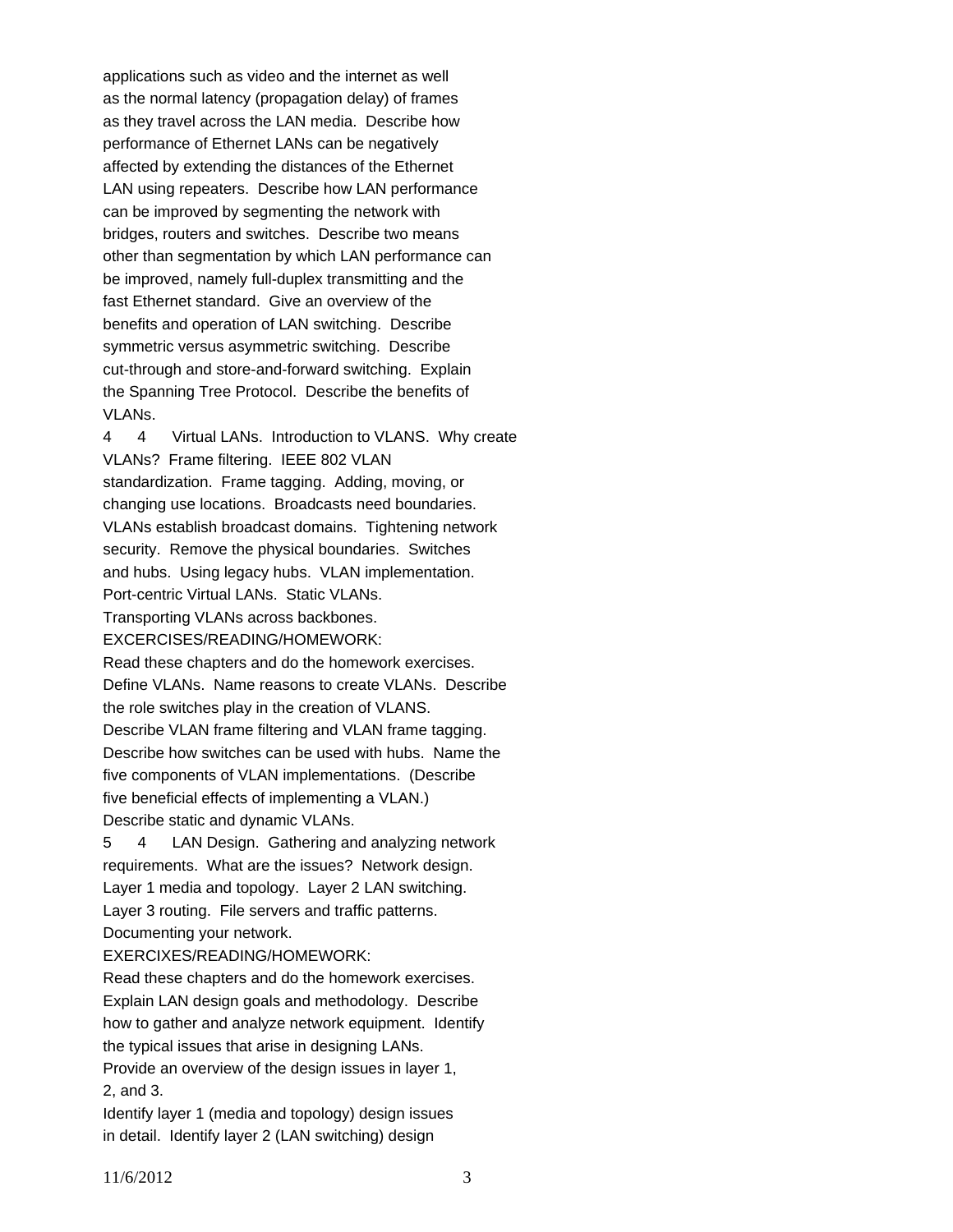issues in detail. Identify layer 3 (routing) design issues in detail. Describe how file servers and traffic patterns should influence LAN design. Document LANs.

6 4 Network Layer Basics. Network Layer: Path Determination and Addressing the network and host. Routing uses network addresses. Routed versus routing protocol. Network layer protocol operations. Multiprotocol routing. Static versus dynamic routes. Adapting to topology change. Dynamic routing operations. Representing distance with metrics. Routing protocols. Classes of routing protocols. One issue: time to convergence. Distance vector concept. Distance vector network discovery. Distance vector topology changes. IP routing learns destinations. Autonomous systems. Interior and exterior routing protocols. Interior IP routing protocols. IP routing configuration tasks. Dynamic routing configuration. Configuring IGRP. IGRP overview. Show IP protocol command. Show IP route command.

7 4 Access Control Lists. Access lists overview. Access list command overview. A list of tests: deny or permit. How to identify access lists. TCP/IP Access lists. Testing packets with access lists. Key concepts for IP access lists. How to use wildcard mask bits, wildcard any, wildcard host. IP standard access configuration. Using named IP access lists. Where to place IP access lists. Monitoring access list statements. Reserved TCP port numbers. Reserved UDP port numbers.

EXERCISES/READING/HOMEWORK:

Read these chapters and do the homework exercises. Describe the use, value, and process of access lists. Configure standard and extended access lists to filter IP traffic. Monitor and verify selected access list operations on the router.

8 4 IPX Routing overview. Cisco routers in NetWare networks. Novell NetWare protocol suite. Key Novell NetWare features. Novell IPX addressing. How to determine the IPX address. Multiple Novell encapsulations. Cisco encapsulation names. Novell uses RIP for routing. SAP service advertisements. GNS get nearest server protocol. Configuring IPX routing. Novell IPX configurations tasks. Novell IPX global configuration and interface configuration. Verifying and monitoring IPX routing. Verifying IPX operation. Monitoring the status of an IPX interface. Monitoring IPX routing tables. Monitoring the Novell IPX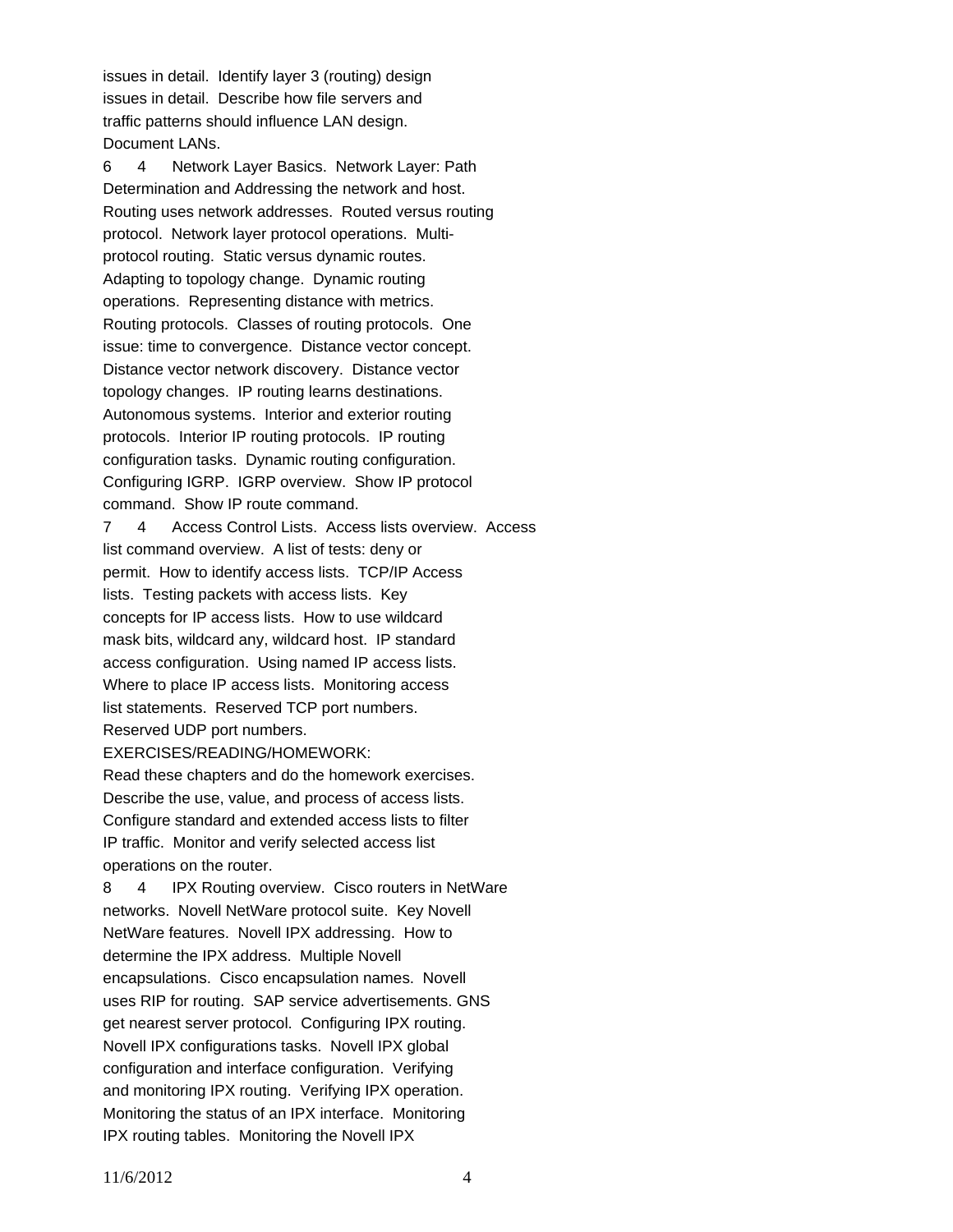servers. Monitoring IPX traffic. Troubleshooting IPX routing and IPX SAP. EXERCISES/READING/HOMEWORK: Read these chapters and do the homework exercises.

Determine the required IPX address and encapsulation type for a given router port. Enable the Novell IPX protocol on a router. Configure both the router Ethernet and serial interfaces with IPX addresses. Verify IPX connectivity between routers. Discover IPX addresses on remote routers.

9 4 Wide Area Network (WAN): Common WAN Technologies. Wide Area Networking. WAN frame encapsulation formats. WAN Link Options.

EXERCISES/READING/HOMEWORK:

Read these chapters and do the homework exercises. Describe and distinguish the types and attributes of serial communication on WANs. Describe how WAN communication works. Compare the differences between WAN connection types: dedicated, dial-on-demand, packet-switched and circuit-switched services. Understand the different encapsulation types such as PPP, HDLC and IETF.

10 4 Point-to-Point Protocol (PPP): Overview. Layering PPP elements. PPP operation, frame formats. PPP LCP configuration options. PPP link negotiation, authentication overview.

Selecting a PPP authentication protocol. Configuring PPP with authentication, verifying PPP.

Read these chapters and do the homework exercises.

Identify and describe the basic components defining PPP communication. Identify and describe PPP's connection negotiation process.

Define and describe the use of LCP and NCP frame in PPP.

11-12 8 WAN Design: Analyze requirements. Analyze network load requirements for traffic-intense applications. Benefits of a hierarchical design model. Three-layer model components. Core-layer functions. Distribution layer functions. Access-layer functions. One-layer and two-layer design, traffic patterns, and server placement.

EXERCISES/READING/HOMEWORK:

Read these chapters and do the homework exercises. Describe the benefits of using a hierarchical model. Identify the three layers that make up the hierarchical model. Describe the functions typically performed by each layer. Describe variations on the three-layer hierarchy using only one or two layers of the model.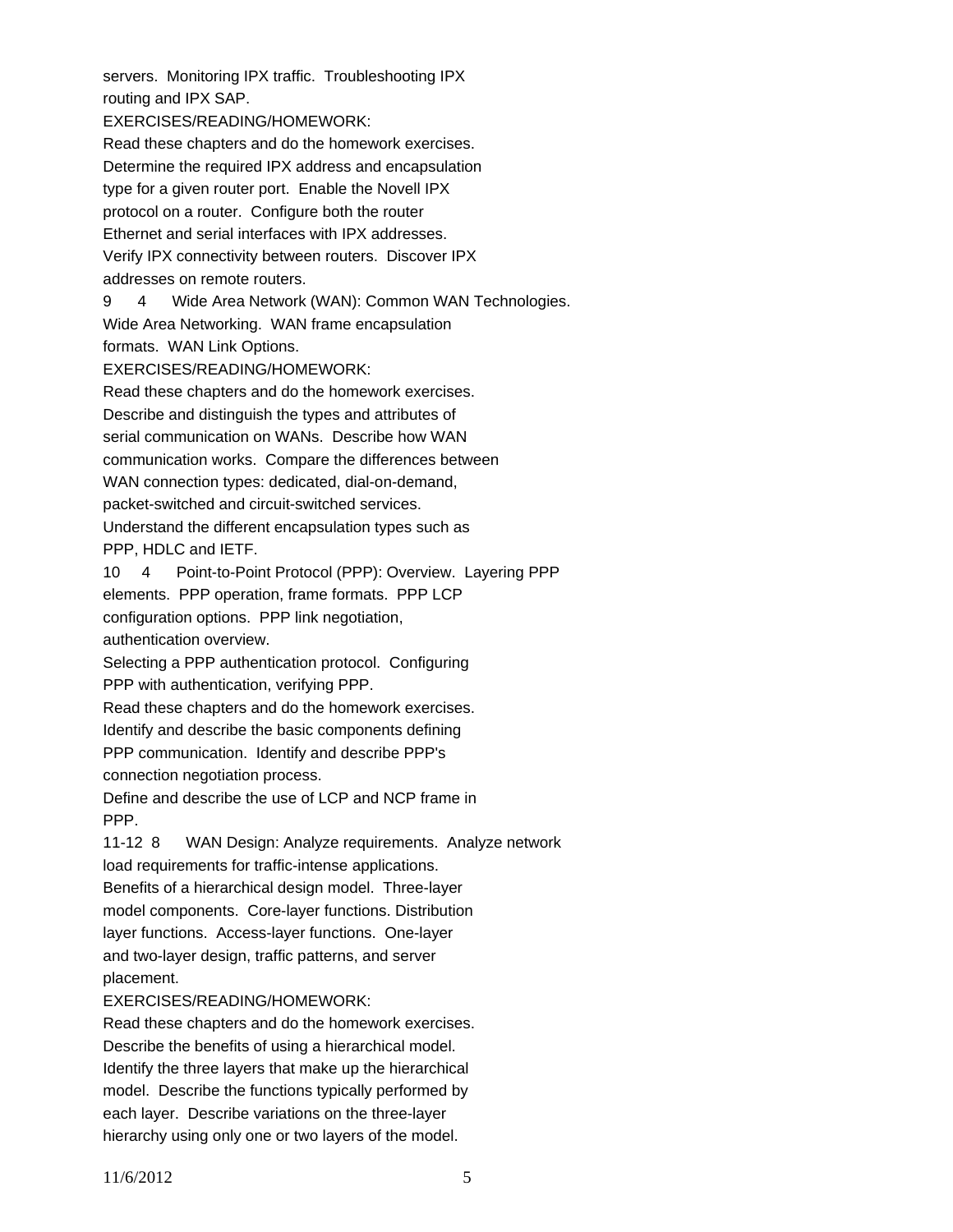Describe the placement of other WAN technologies such as ISDN and Frame Relay. Describe how the placement of enterprise servers and workgroup servers affects traffic patterns across the LAN.

13-14 8 Integrated Services Digital Network (ISDN) BRI overview: ISDN Overview. Remote Access issues. Dial-up connections. Remote node. Dedicated telecomputer/teleworker. Small office/home with LAN. ISDN services - basic rate interface (BRI), ISDN standards, components, overview, reference points. Data-link encapsulation. ISDN encapsulation options, access options and switch types. Point-to-point protocol. ISDN configuration tasks. Verifying ISDN operation.

#### EXERCISES/READING/HOMEWORK:

Read these chapters and do the homework exercises. Explain why ISDN is used. Explain the specific services and standards of ISDN. Explain the components of ISDN and how it works. Configure ISDN on a router. Verify ISDN on a router. 15-17 12 Frame Relay: Frame relay overview, terminology. Frame relay Data Link Connection Identifier (DLCI). Frame relay frame format, addressing. Frame relay operation-LMI. Inverse ARP. Frame relay mapping operation. Subinterfaces: Frame relay implementation with subinterfaces. Frame relay subinterfaces. Reachability issues with routing updates. Resolving reachability issues. Configuring Frame Relay: Configuring basic frame relay Verifying frame relay operation. Configuring optional commands. Configuring subinterfaces. Multi-point subinterfaces configuration example. Point-to-point subinterfaces configuration example. EXERCISES/READING/HOMEWORK: Read these chapters and do the homework exercises. Describe the basic devices used for Frame Relay connections and describe how these connections are achieved with virtual circuits. Define Frame Relay terms: Local Access Rate, DLCI, LMI, CIR, Bc, Excess Burst, FECN, BECN, and DE. Define and describe the functions of Frame Relay DLCI. Describe LMI and how Frame Relay operates. Explain how Frame Relay subinterfaces can resolve split horizon issues. Configure basic Frame Relay on router interfaces. Verify Frame Relay operation and configure with optional commands. Configure Frame Relay subinterfaces. STUDENT PERFORMANCE OBJECTIVES: Week 1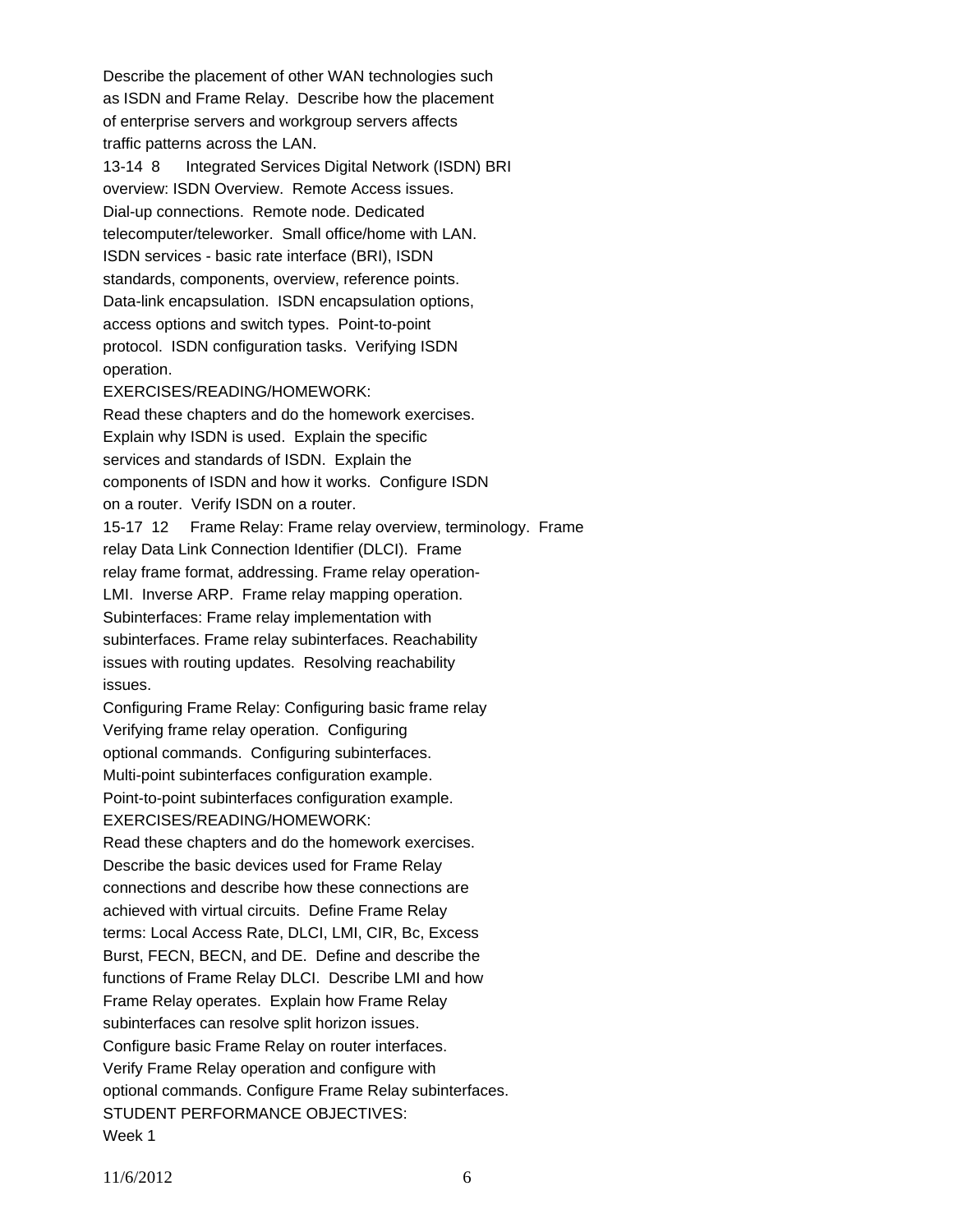Students can describe the overall function of the OSI model and what problems it solves.

Students can describe the characteristics of the physical layer, the data link layer, the network layer, and the transport layer of the OSI model.

Students understand the function of routing in networks and the different classes of routing protocols.

Weeks 2-3

Students can describe how the performance of Ethernet LANs can be negatively affected by broadcasts and understand CSMA/CD access methods.

Students can describe how LAN performance can be improved by segmenting the network with bridges, routers, and switches.

Students can describe two means other than segmentation by which

LAN performance can be improved, namely full-duplex transmitting and fast Ethernet standard. Students can give an overview of the benefits and operation of LAN switching. Students can describe symmetric versus asymmetric switching.

Week 4

Students can define VLANs, name reasons to create VLANs, and describe their benefits. Students can describe VLAN frame filtering and VLAN frame tagging.

Students can describe how switches can be used with hubs. Week 5

Students can explain LAN design and methodology. Students can identify the typical issues that arise in designing LANs. Students can provide an overview of the design issues in layers 1, 2, and 3 of the OSI model.

Students can identify layer 1 (media and topology) design issues in detail.

Students can identify layer 2 (LAN switching) design issues in detail.

Students can identify layer 3 (routing) design issues in detail.

Students can describe how file servers and traffic patterns should influence LAN design.

Students can document LANs.

Week 6

Students can list the key internetworking functions of the OSI

network layer and how they relate to path determination in a router.

Students can explain the advantages of dynamic routing protocols.

Students can describe IGRP features and operation.

Students can configure the IGRP routing protocol.

Week 7

Students can describe the use, value, and process of access lists. Students can configure standard and extended access lists to filter IP traffic.

Students can monitor and verify selected access list operations on the router.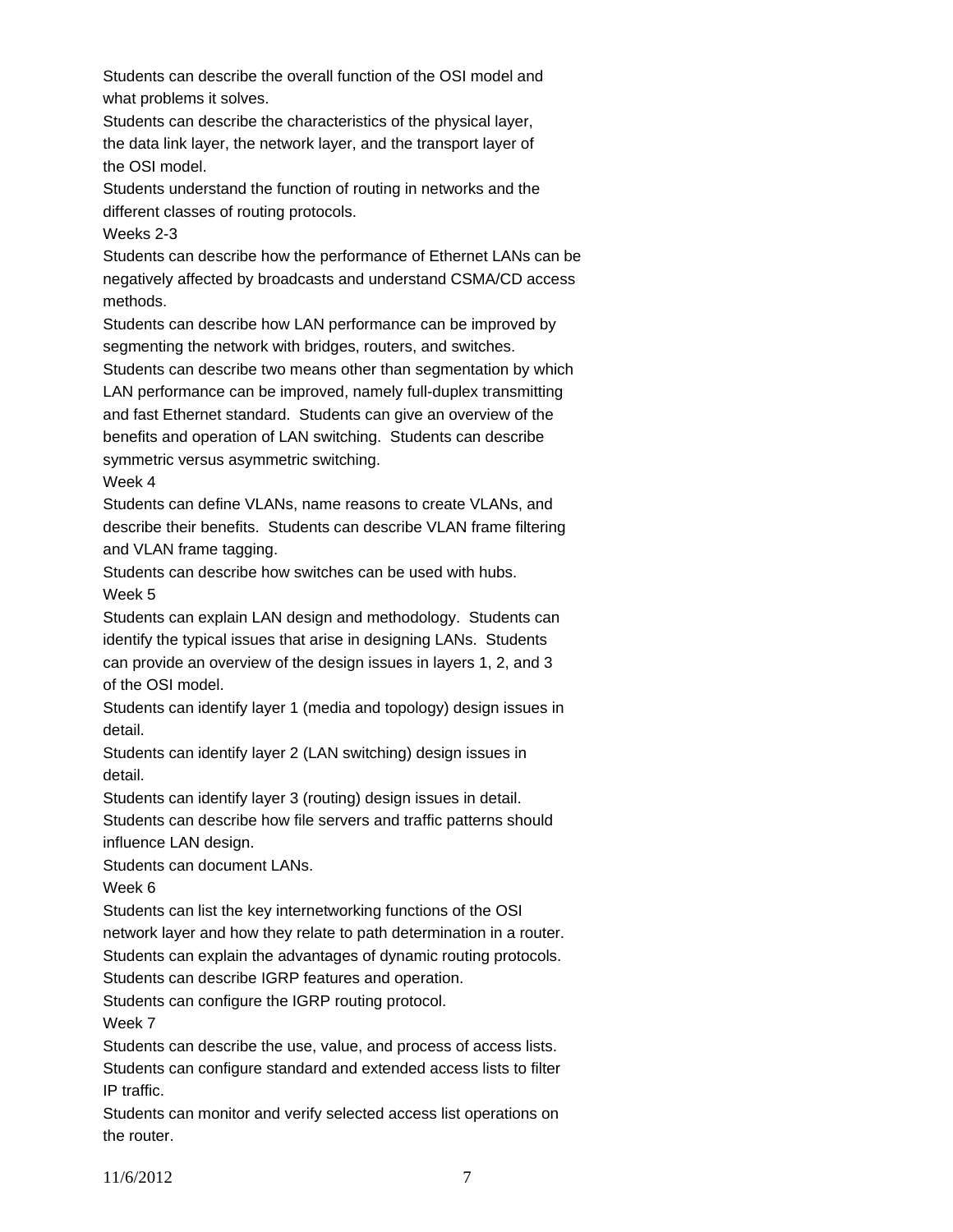# Week 8

Students can determine the required IPX address and encapsulation

type for a given router port.

Students can enable the Novell IPX protocol on a router.

Students can configure the router's Ethernet and serial interfaces with IPX addresses.

Students can verify IPX connectivity between routers.

Students can discover IPX addresses on remote routers.

Week 9

Students can describe and distinguish the types and attributes of serial communication on WANs.

Students can describe how WAN communications works.

Students can compare the differences between WAN connection types:

dedicated, dial-on-demand, packet-switched and circuit-switched

services. Students can understand the different encapsulation types

such as PPP, HDLC, and IETF.

Week 10

Students can identify and describe the basic components defining PPP communication. Students can identify and describe PPP's connection negotiation process. Students can define and describe the use of LCP and NCP frames in PPP.

Weeks 11-12

Students can describe the benefits of using a hierarchical design mode.

Students can identify the three layers that make up the hierarchical mode.

Students can describe the functions typically performed at each layer.

Students can describe variations on the three layer hierarchy using only one or two layers of the model.

Students can describe the placement of other WAN technologies such as ISDN and frame relay.

Students can describe how placement of enterprise servers and

workgroup servers affect traffic patterns across the WAN.

Weeks 13-14

Students can explain why ISDN is used.

Students can explain the specific services and standards of ISDN.

Students can explain the components of ISDN and how it works.

Students can configure and verify ISDN on a router.

Weeks 15-17

Students can describe the basic devices used for Frame Relay

connections and describe how these connections are achieved with virtual circuits.

Students can define Frame Relay terms: Local Access Rate, DLCI, LMI, CIR, Bc, Excess Burst, FECN, BECN, and DE.

Students can explain how Frame Relay sub-interfaces can resolve split horizon issues.

Students can configure basic Frame Relay on router interfaces.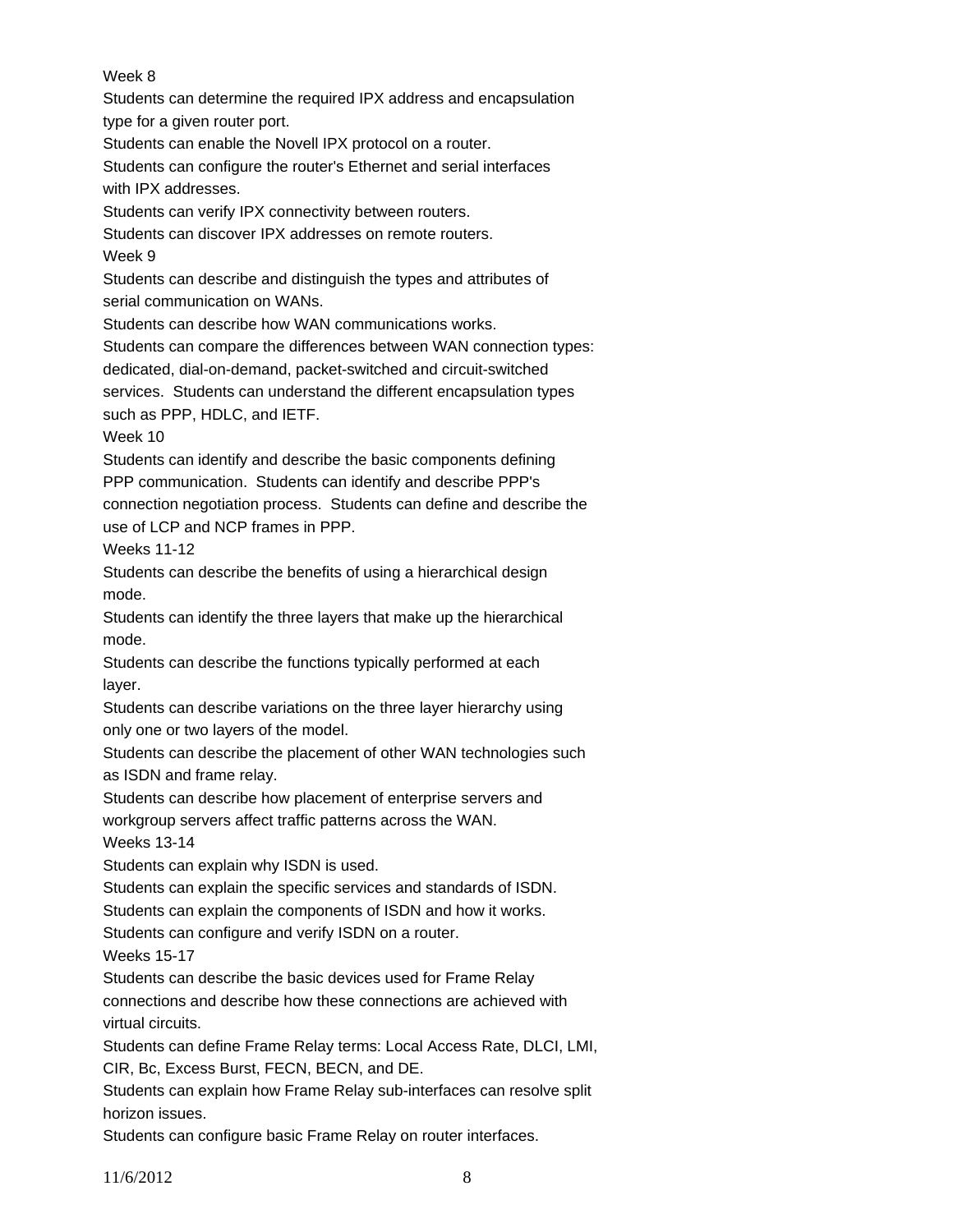Students can verify Frame Relay operation and configure with optional commands.

### **METHODS OF INSTRUCTION:**

Lectures and discussions. Computer demonstrations.

### **METHODS OF EVALUATION:**

The types of writing assignments required: Written homework Reading reports Lab reports The problem-solving assignments required: Homework problems Field work Lab reports **Quizzes** Exams The types of skill demonstrations required: Class performance Performance exams The types of objective examinations used in the course: Multiple choice True/false Matching items Completion Other category: None The basis for assigning students grades in the course: Writing assignments: 20% - 40% Problem-solving demonstrations: 30% - 50% Skill demonstrations: 20% - 50% Objective examinations: 20% - 40% Other methods of evaluation: 0% - 0%

# **REPRESENTATIVE TEXTBOOKS:**

^uCisco Certified Network Associate Study Guide^s, by Todd Lammle, Sybex, 2002, or other appropriate college level textbook. Reading level of text: 11 Grade level Verified by: dvt

## **ARTICULATION and CERTIFICATE INFORMATION**

 Transferable CSU, effective 200630 UC TRANSFER: Not Transferable Associate Degree: CSU GE: IGETC: CSU TRANSFER: